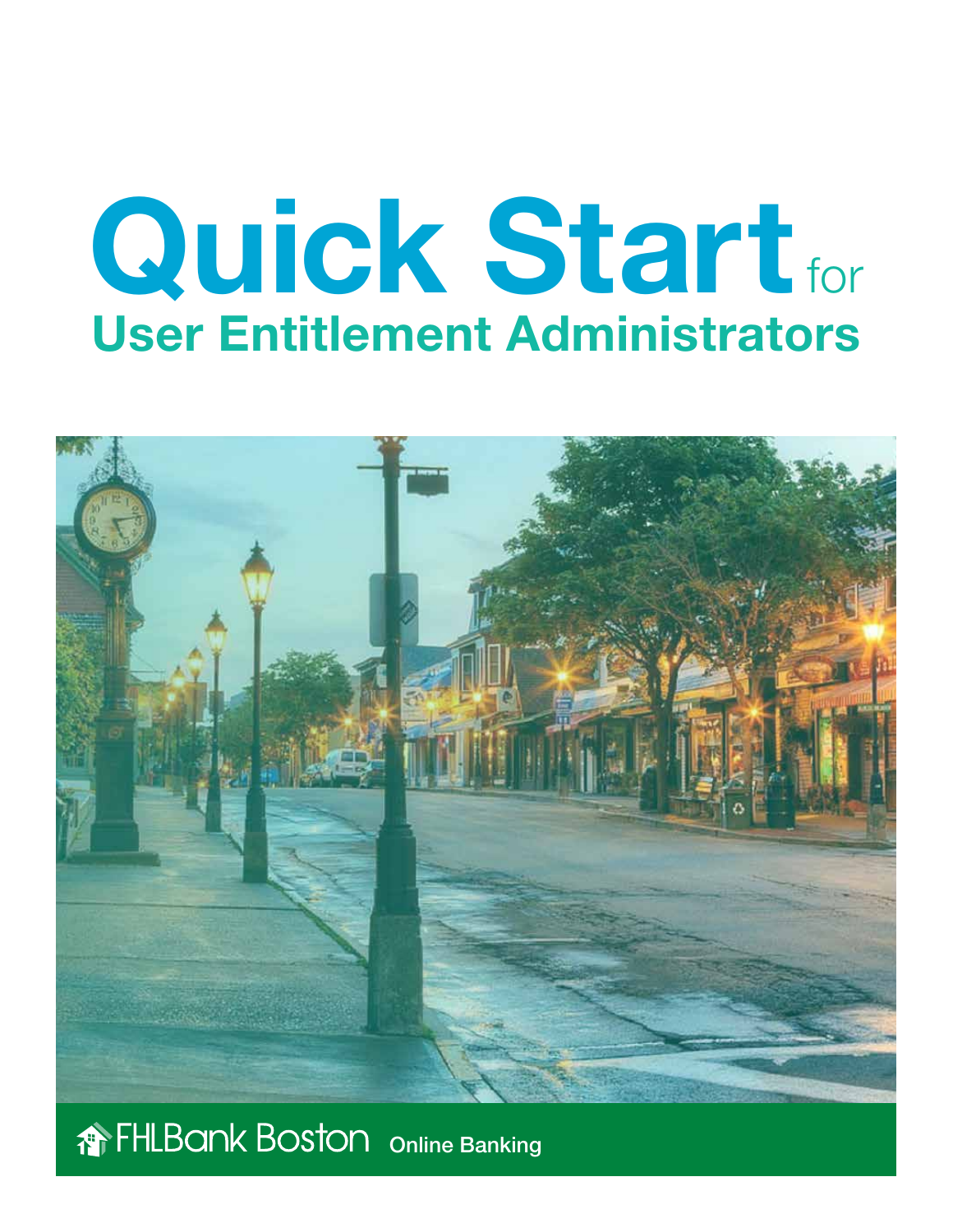

| Getting Started <b>Container Started</b> 1                    |
|---------------------------------------------------------------|
| <b>Multifactor Authentication 2</b>                           |
|                                                               |
| <b>Review Your Own</b><br><b>Profile &amp; Entitlements</b> 4 |
| <b>Review User Entitlements  5</b>                            |
| Approve Users 6<br>Change a User's Entitlements  7            |
| <b>Add a New User</b>                                         |

[& Establish Entitlements](#page-11-0) . . . . . 10

| <b>Review Entitlement Changes 11</b>                                       |
|----------------------------------------------------------------------------|
| Approve Pending Changes  12<br><b>Review Rejected User Entitlements 13</b> |
| <b>Reset Your Own Password  14</b>                                         |
| <b>Reset Your Own</b><br><b>Security Question  16</b>                      |
| <b>Change Your Own</b><br>Phone Number18                                   |
| Reset a User's Password 19                                                 |

# **The FHLBank Boston** Online Banking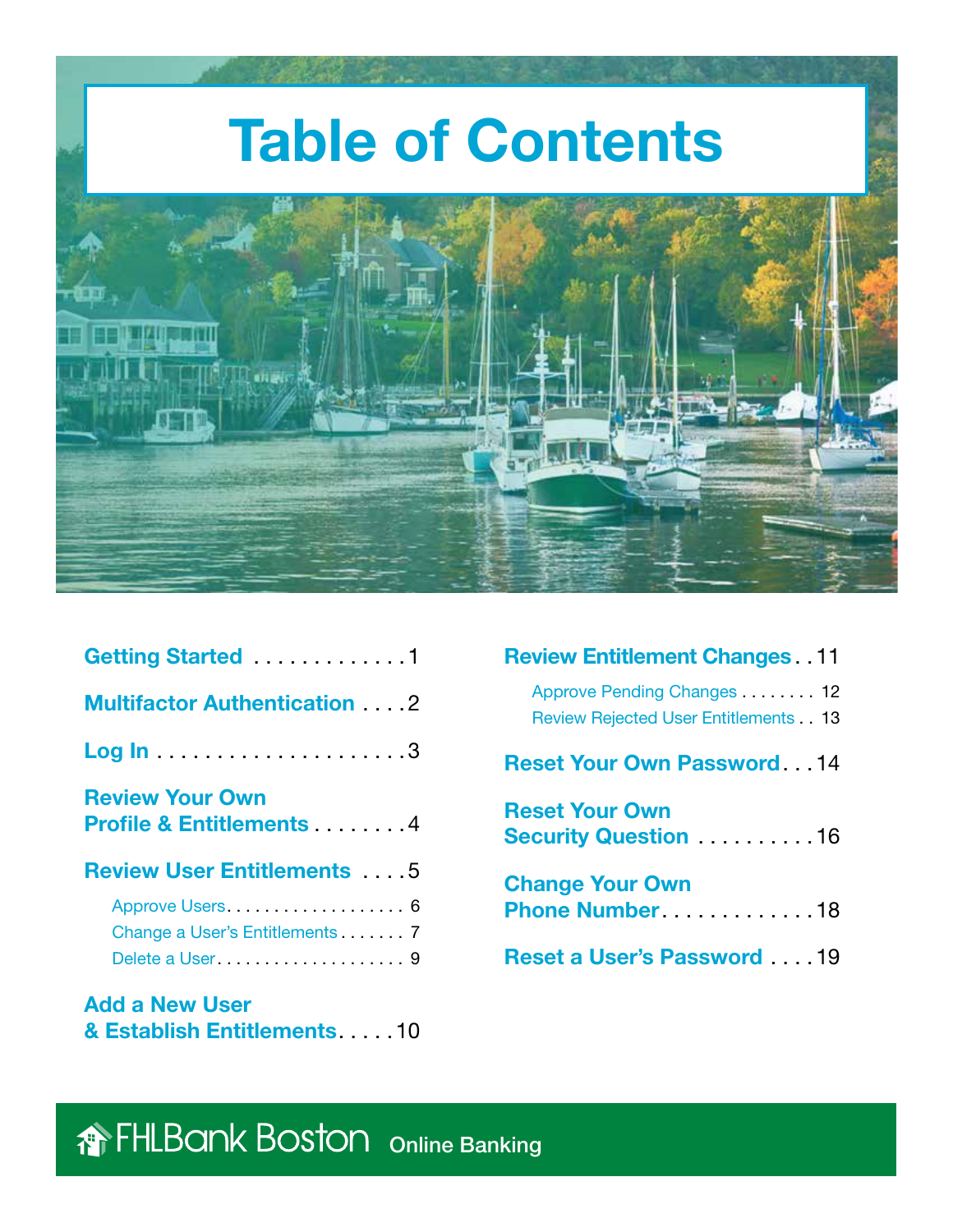#### <span id="page-2-0"></span>STEP 1/3 Activate Your Account

• To get started, click on the "Activate Account" **button** in your welcome email.

#### Welcome to FHI B Boston Online!

line Banking account has been created for you.

he link button below to activate your account.



ik will expire in 7 days. If expired, please contact your loo

#### STEP 2/3 Create Your Password

- Create and confirm your new Online Banking password, noting the criteria on the screen.
- Tip: To see the password you've entered, click "Show." To hide it, click "Hide."



#### **STEP 3/3** Set Up Your Security Question and Answer

- Select a question with an answer that is easy for you to remember but difficult for others to guess.
- After both steps are complete, click "Submit."

Note: You will receive a Password Alert email, confirming that your Online Banking password has been established.

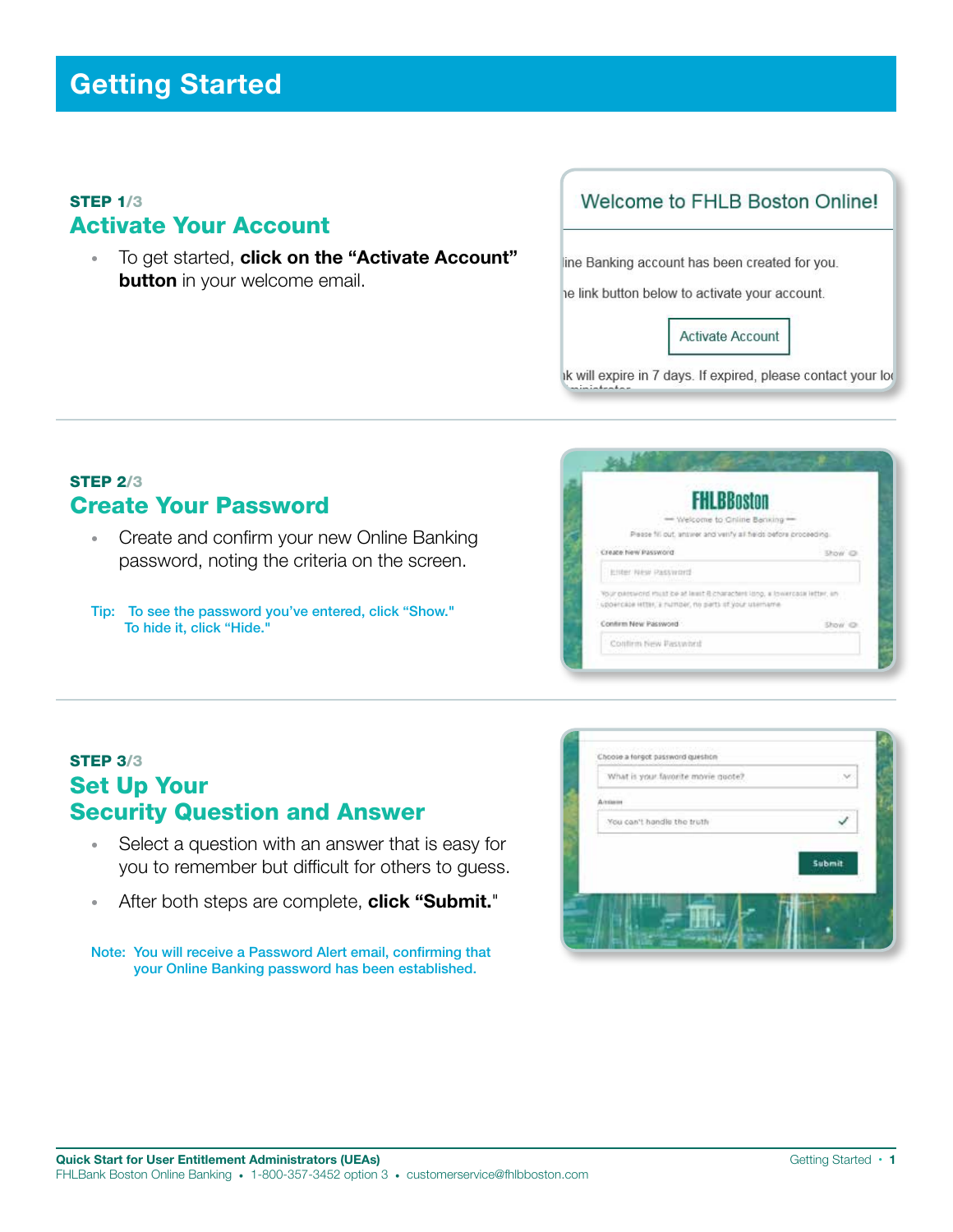#### <span id="page-3-0"></span>STEP 1/3 Set Up Voice Call

- Enter a phone number for **Voice Call authentication** and click "Send Code."
- Tip: This can be either an office phone or a mobile phone. If you anticipate accessing Online Banking while away from the office, we strongly recommend using a mobile number.





- You will receive a phone call to the number provided. Answer the call, enter the code provided, and click "Verify."
- Note: A green check mark confirms the authentication has been accepted.

#### STEP 3/3 (optional) Text Message Verification

- Follow the same process as Steps 1 and 2 to add a mobile number for Text Message authentication. When you are finished, click "Done."
- Note: This step is optional but highly recommended. You can use the same phone number for both the Voice Call and the Text Message.





**Director**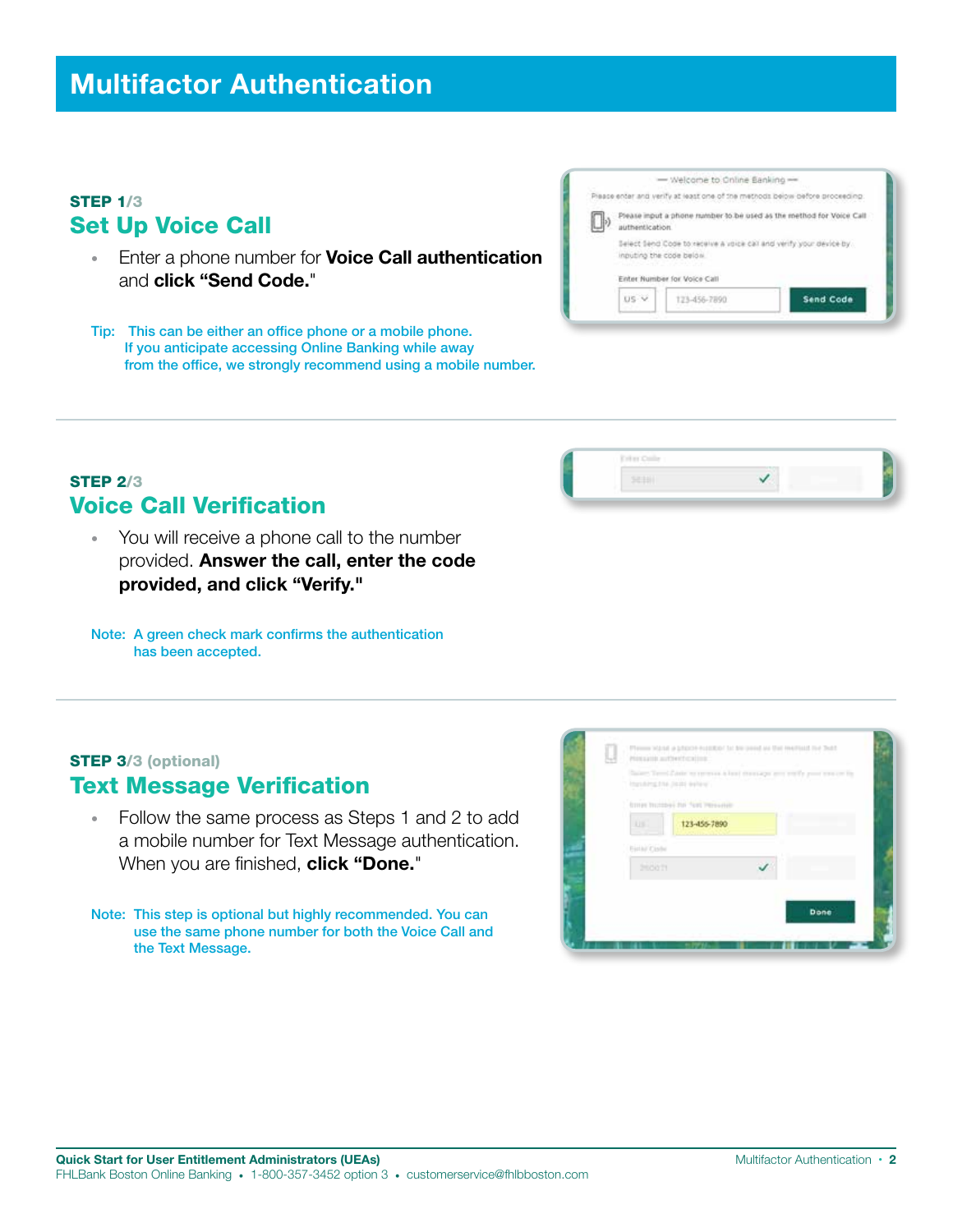## <span id="page-4-0"></span>Log In

After you set up your password, security question, and authentication, you're ready to log in to Online Banking for the first time.

Note: For future reference, access Online Banking at <https://olb.fhlbboston.com/>

#### STEP 1/3 Log In

**STEP 2/3** 

- Log in to Online Banking with your Username and Password. Your Username is your email address.
- Note: The 'i' in the blue circle stands for information. Hover over it to learn more about a function or feature.
- Tip: Save time when logging in on your work computer or device by checking "Trust this device." You will not need to authenticate yourself when you log in to that same device in the future.

• Select to receive your passcode via Voice Call or Text Message.



## Login Passcode How would you like to receive your passcode? Voice Call **Text Message** Back

#### **STEP 3/3** Enter Passcode

Login Passcode

• After you receive a call or text with the passcode, enter it in the box, and click "Continue."

Tip: After 30 seconds, you can have your passcode resent.

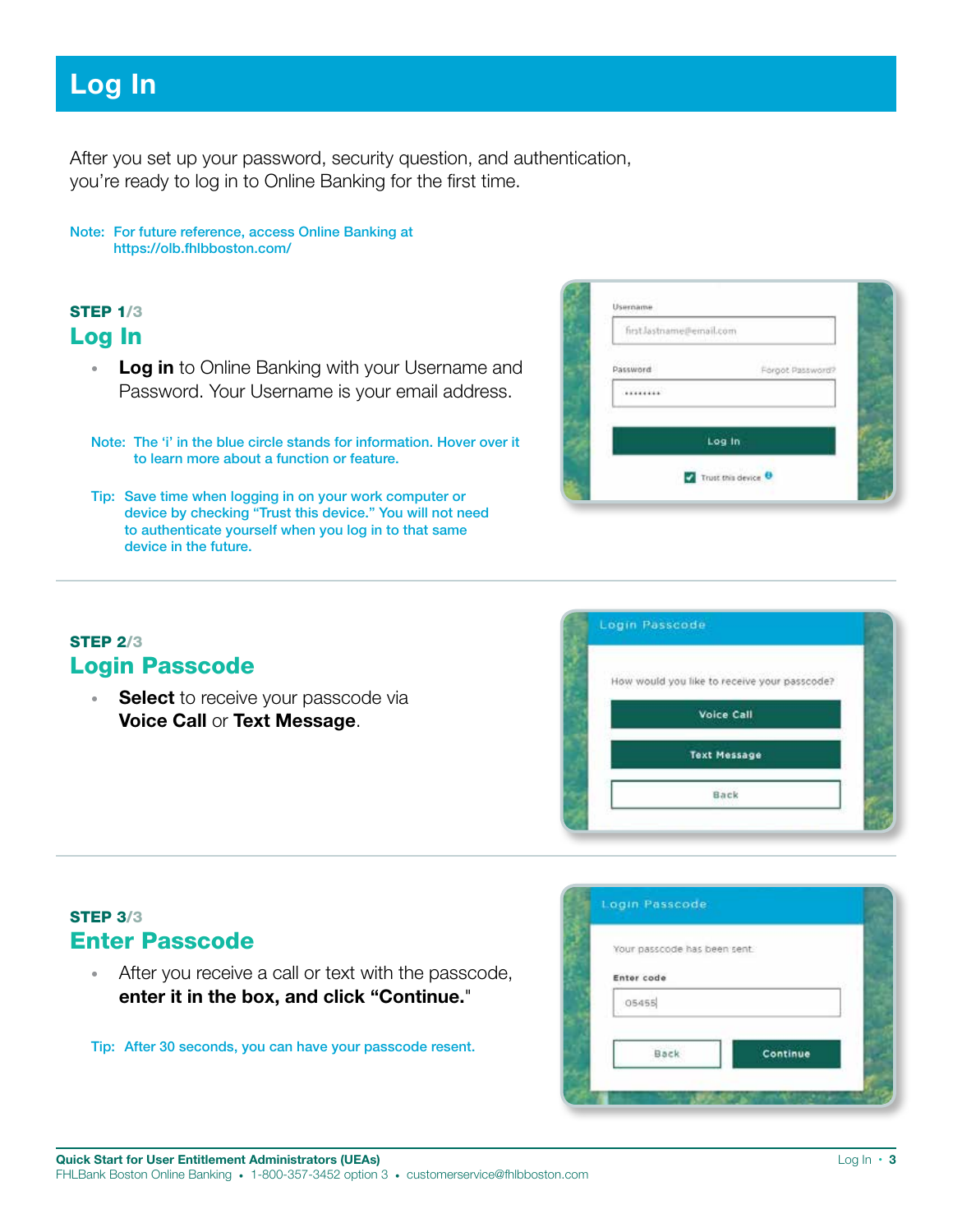## <span id="page-5-0"></span>Review Your Own Profile & Entitlements

#### STEP 1/4 Navigate to Your Profile

• Once logged in, scroll to the left-hand navigation and click on the "Profile" icon.

Navigation Tip: Hover over each icon to see the options or click on the **button to expand the menu view.** 

#### **STEP 2/4** Review or Update Your Profile

• On the profile page, review your phone number(s) and make changes if necessary or reset your forgot password question.

Note: There's also a Delete User button. Since this is your profile page, this option would delete your account.



Profile

5, 2017 at 3

#### STEP 3/4 Navigate to Your Entitlements

• Your entitlement permissions are also on the profile page. Click on the "Entitlements" button to see more detail.



#### **STEP 4/4** Review Your Entitlements

- On your entitlements page, review the details of your entitlement permissions.
- Tip: To learn more about the levels of entitlements for each access category, hover over the  $\bullet$  or go to the UEA FAQ.
- Note: As a UEA, you can initiate changes to your permissions; however, another UEA will need to approve the changes.

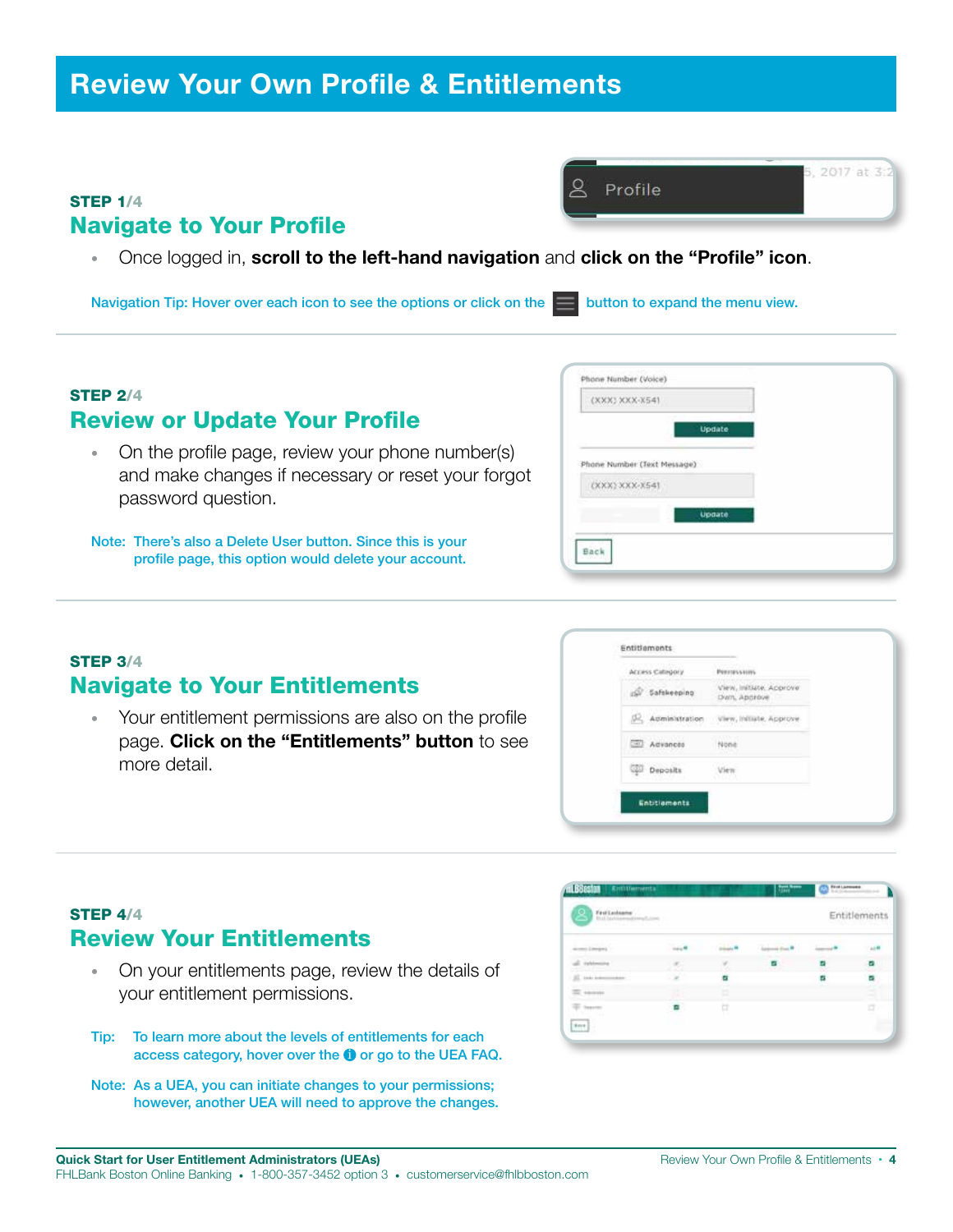#### <span id="page-6-0"></span>STEP 1/3 Navigate to the User Administration Page

the left-hand navigation and **click** on the • To see all of the users set up to access Online Banking at your financial institution, scroll to "User Administration" icon.



Tip: Learn more about the User Admin, User Status, and Entitlements column definitions by visiting the UEA FAQ.

#### STEP 2/3 Navigate to a User's Entitlements Page

• Click on the three dots under the "More" column and select "Entitlements" to review each individual's entitlements.

| <b>↓ Entitlements</b> |                      | More |
|-----------------------|----------------------|------|
| Pending               |                      |      |
|                       | Pendi & Entitlements |      |
|                       | Pend & User Status   |      |
| Approved              |                      |      |
| Approved              |                      |      |

#### **STEP 3/3** Review User Entitlements

- On the User's Entitlements page, verify if the user's entitlement permissions are correct.
	- If correct, see [Approve Your User.](#page-7-0)
	- If not correct, see [Change User Entitlements](#page-8-0) or [Delete a User.](#page-10-0)
- Repeat Steps 1 3 for each of your users.
- Tip: Learn more about the five levels of entitlements for each access category by hovering over the  $\bigcirc$  or visiting the UEA FAQ.

| 44,925<br>and Citizens    |     | 19814 | <b>CONTRACTOR</b><br><b><i><u>Contact Warrent Warrent Warrent Warrent Warrent Warrent Warrent Warrent Warrent Warrent Warrent Warrent Warrent Warrent Warrent Warrent Warrent Warrent Warrent Warrent Warrent Warrent Warrent Warrent Warrent Warrent War</u></i></b> | in a               | ú# |
|---------------------------|-----|-------|-----------------------------------------------------------------------------------------------------------------------------------------------------------------------------------------------------------------------------------------------------------------------|--------------------|----|
| æ<br>-                    |     |       |                                                                                                                                                                                                                                                                       |                    |    |
|                           | 出   |       |                                                                                                                                                                                                                                                                       | ×                  | x  |
| <b>ITI-sampai</b>         | ٠   |       |                                                                                                                                                                                                                                                                       |                    |    |
| a ser<br>$\sim$<br>von D. | ٠   | n.    |                                                                                                                                                                                                                                                                       |                    | ×  |
| 54.18                     | . . |       |                                                                                                                                                                                                                                                                       | ing a light permit |    |
|                           |     |       |                                                                                                                                                                                                                                                                       |                    |    |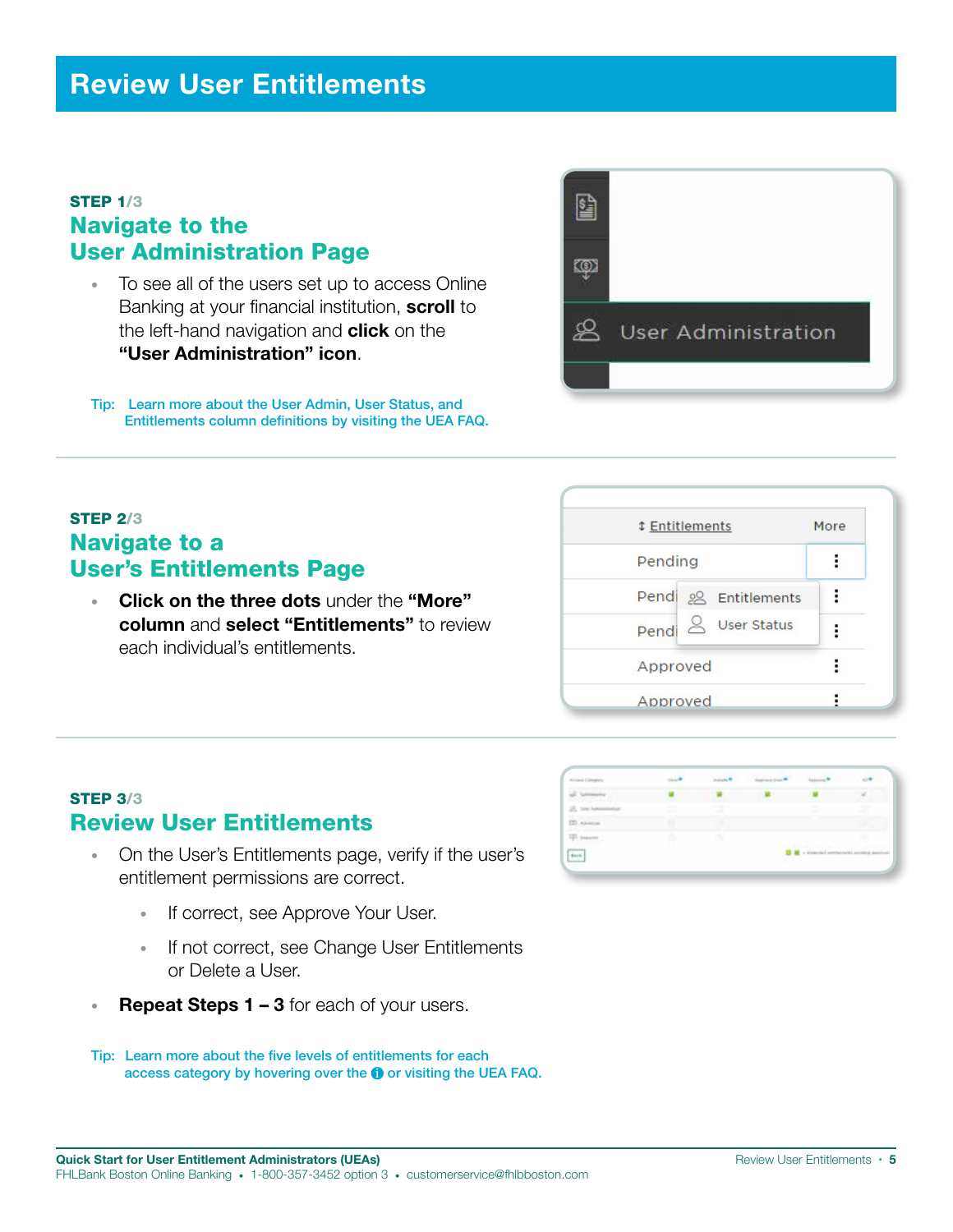## <span id="page-7-0"></span>Approve Users

#### STEP 1/2 Approve User

• If the user entitlements are correct, click "Approve."

|                          | Approve              |
|--------------------------|----------------------|
| Approve Own <sup>0</sup> | Approve <sup>0</sup> |
|                          |                      |

#### STEP 2/2 User Activation Email Sent

- Upon approval, your user will receive an email with a link to activate his or her account.
- Note: This link is good for seven days. If the user's link expires, an administrator can resend an activation email.

| An activation email has been sent to |  |
|--------------------------------------|--|
| first.lastname@email.com             |  |
| Continue                             |  |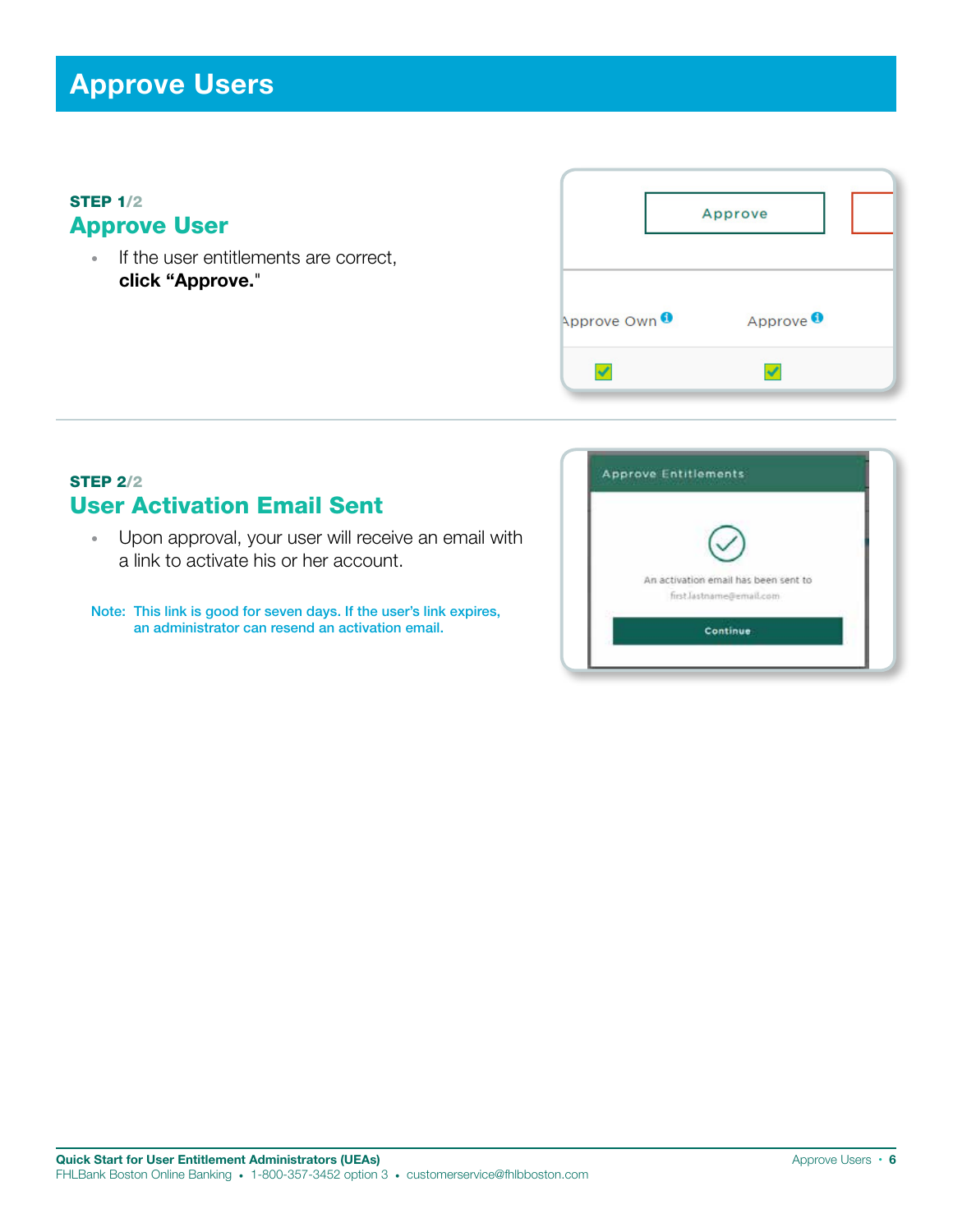## <span id="page-8-0"></span>Change a User's Entitlements

To change a user's entitlements, there are two options:

- 1. Approve & Change
- 2. Reject

#### OPTION 1 OF 2 Approve & Change Entitlements

#### STEP 1/2 First - Approve User Entitlements

• From the user's Entitlements page, **click "Approve.**" The user will receive an activation email.



#### STEP 2/2 Second - Change User Entitlements

- Once you approve the user's entitlements, **click** on the three dots under the "More" column and select "Entitlements" to go back to the user's entitlements page.
- To make changes, **mark or unmark the** corresponding entitlement options and click "Submit."

Note: Another UEA needs to approve these changes. See [Review Entitlement Changes.](#page-12-0)

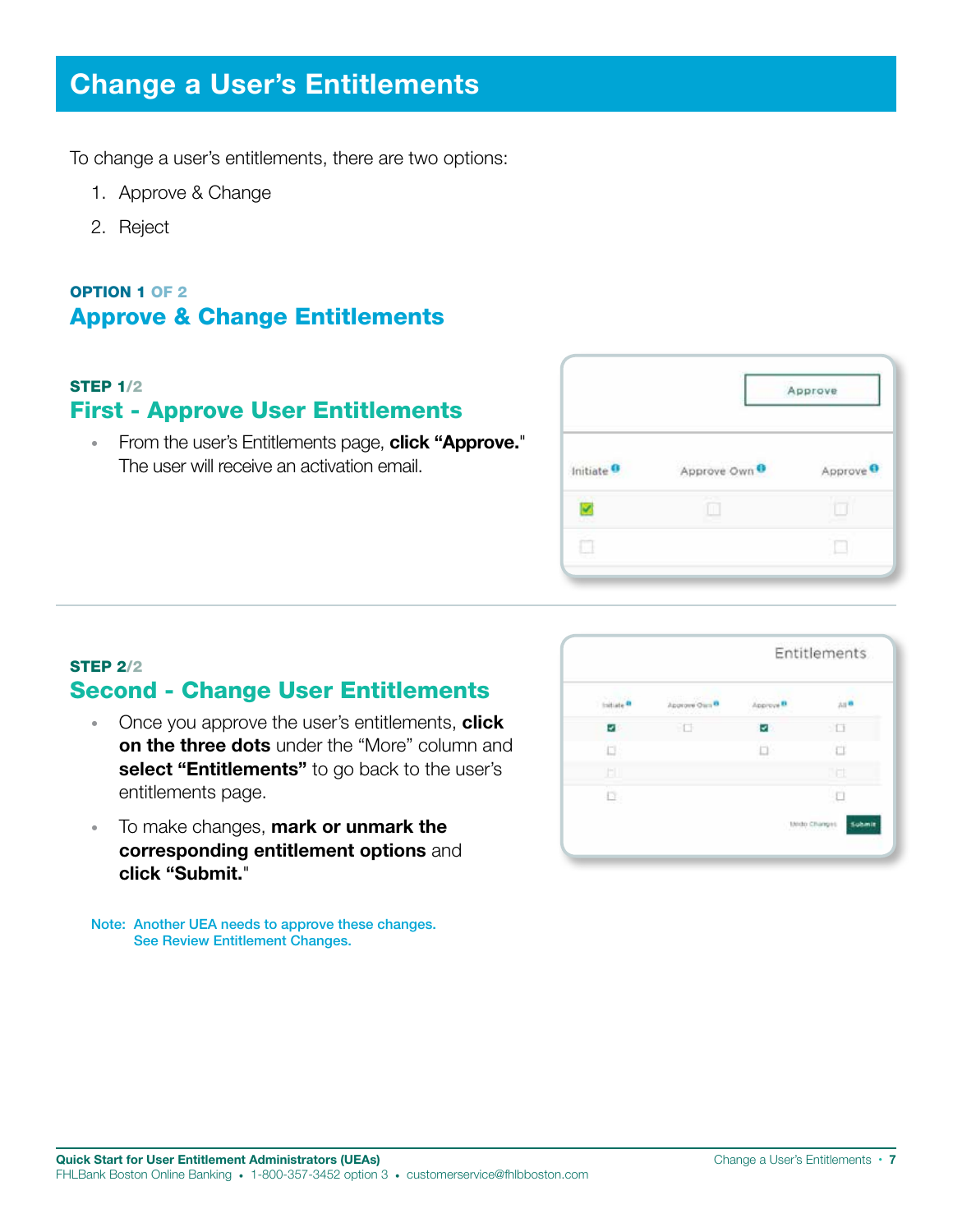## Change a User's Entitlements

#### OPTION 2 OF 2 Reject Entitlements

#### STEP 1/2 Reject User Entitlements

• From the user's Entitlements page, click "Reject."



#### STEP 2/2 Comment

- To proceed, explain why the user's entitlements are being rejected in the "Comments" box and click "Submit."
- Note: Another UEA needs to review your comment and change the user's entitlements. See [Review Rejected User Entitlements](#page-14-0).

Would you like to proceed with rejecting the user creation? Input comments below.

Denise should have ALL of the safekeeping entitlements.

Comments

Cancel

Submit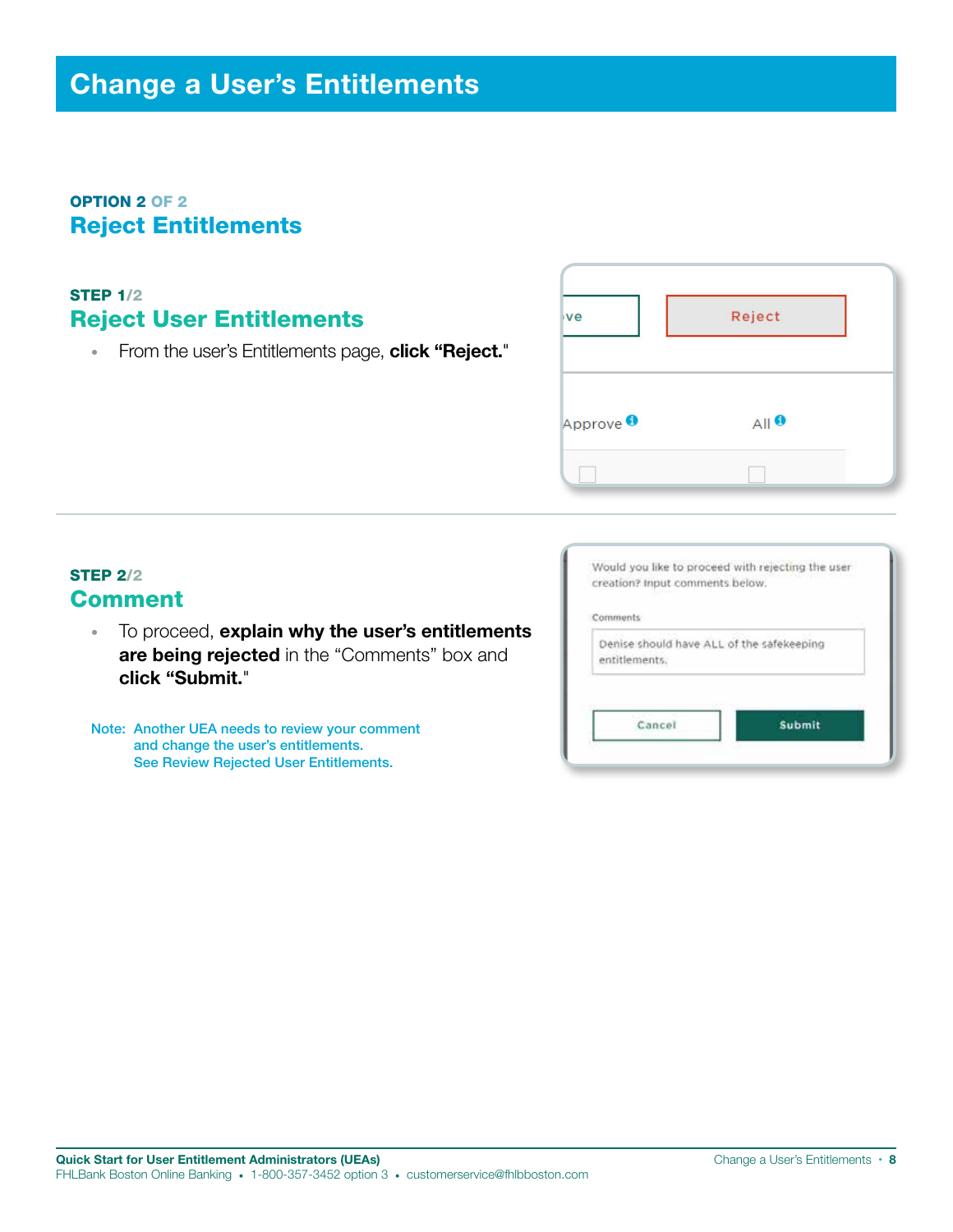## <span id="page-10-0"></span>Delete a User

If a user no longer works at your financial institution or should not have access to Online Banking, you can delete the account.

#### STEP 1/3 Navigate to the User's Profile Page

• Scroll to the left-hand navigation and click on the "User Administration" icon, then click on the **three dots** under the "More" column and select "User Status."

| er Status       | <b>↓ Entitlements</b>                 | More |
|-----------------|---------------------------------------|------|
| <b>jed</b>      | Rejected                              |      |
| <i>risioned</i> | Pending                               |      |
| jed             | Pending                               |      |
| ve              | Appri & Entitlements                  |      |
| ve              | <b>User Status</b><br>Appro<br>$\geq$ | ፧    |
| <i>risioned</i> | Approved                              |      |

#### STEP 2/3 Delete a User

• On the user's Profile page, **click** on "Delete User."



#### **STEP 3/3** Confirm

- After the confirmation and verification windows appear, this user will no longer have an account.
- Note: Deleting a user does not require a second approver, so once you delete it, it is gone. If a user is deleted in error, see the instructions to [Add a New User.](#page-11-0)

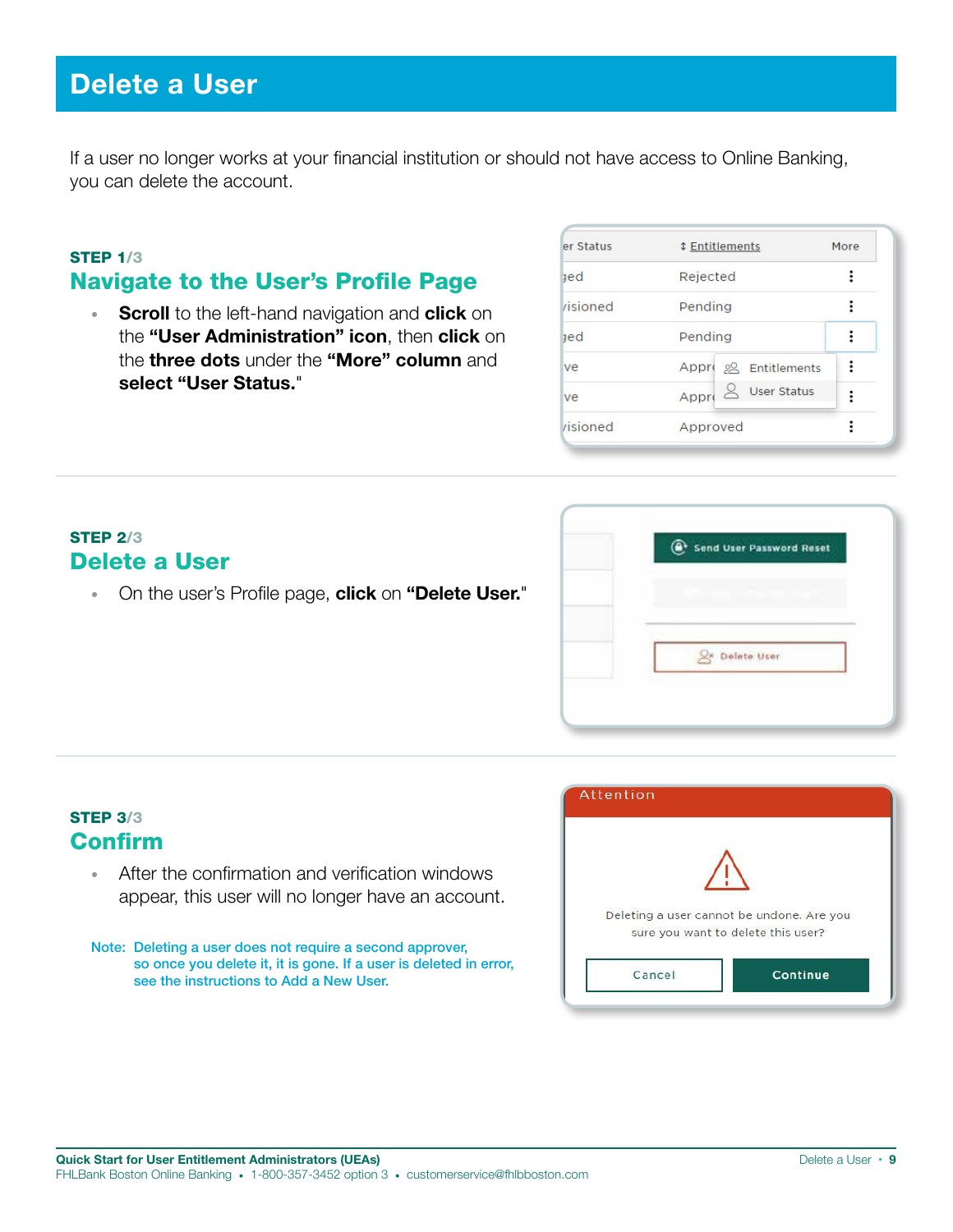## <span id="page-11-0"></span>Add a New User & Establish Entitlements

If a new employee starts at your financial institution or an existing employee takes on additional responsibilities, you can add another user.

#### STEP 1/4 Navigate to the User Admin page

**Scroll** to the left-hand navigation and **click** on the "User Administration" icon.

#### STEP 2/4 Create New User

• Click on the "Create New User" button.

#### STEP 3/4 Add New User

STEP 4/4

Add Entitlements

click "Submit."

• Enter the name and email address for your new user and click "Submit."

• Assign your new user entitlements and then

See [Review Entitlement Changes.](#page-12-0)

Note: Another UEA needs to approve the new user's entitlements.

þ.

Entitlements

si h

×.

Add a New User & Establish Entitlements • 10



فلبين

| First Name                | Last Name |
|---------------------------|-----------|
| Cindy-Lou                 |           |
| Username/Email Address    |           |
| cindylou.who@testbank.com |           |



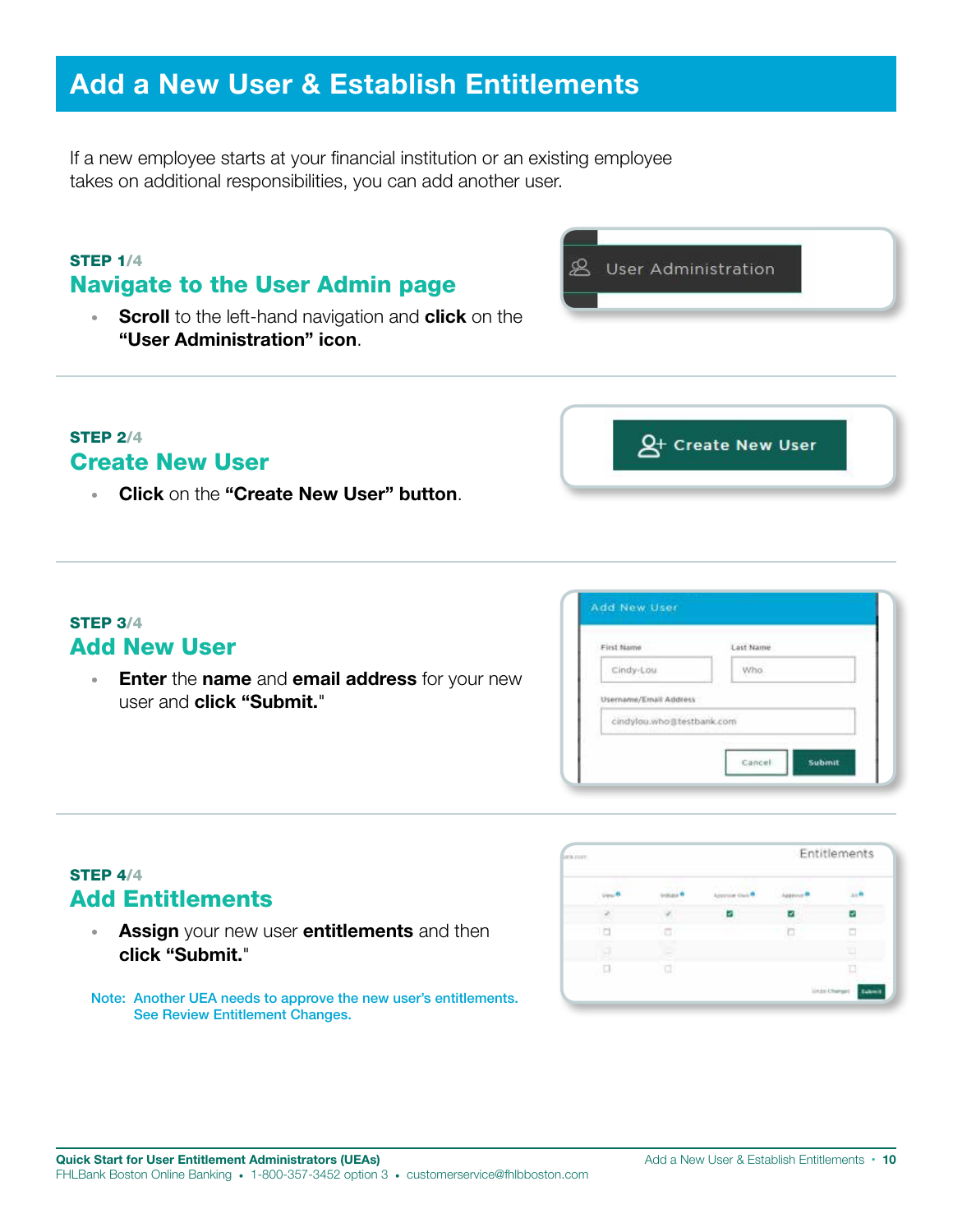## <span id="page-12-0"></span>Review Entitlement Changes

A second UEA must log in to Online Banking to approve entitlement changes.

#### STEP 1/2 Navigate to the User Admin page

• To review user entitlements, scroll to the left-hand navigation and click on the "User Administration" icon.



#### STEP 2/2 Review Entitlements Status

- Review the status for each user in the "Entitlements" column.
	- If **Approved**, no further UEA action is needed.
	- If Pending, see [Approve Pending Changes.](#page-13-0)
	- **If Rejected, see Review Rejected User** [Entitlements](#page-14-0).
- Repeat this step for each of your users.

| <b>I</b> Entitlements | More |
|-----------------------|------|
| Rejected              |      |
| Pending               |      |
| Pending               |      |
| Approved              |      |
| Annroyad              |      |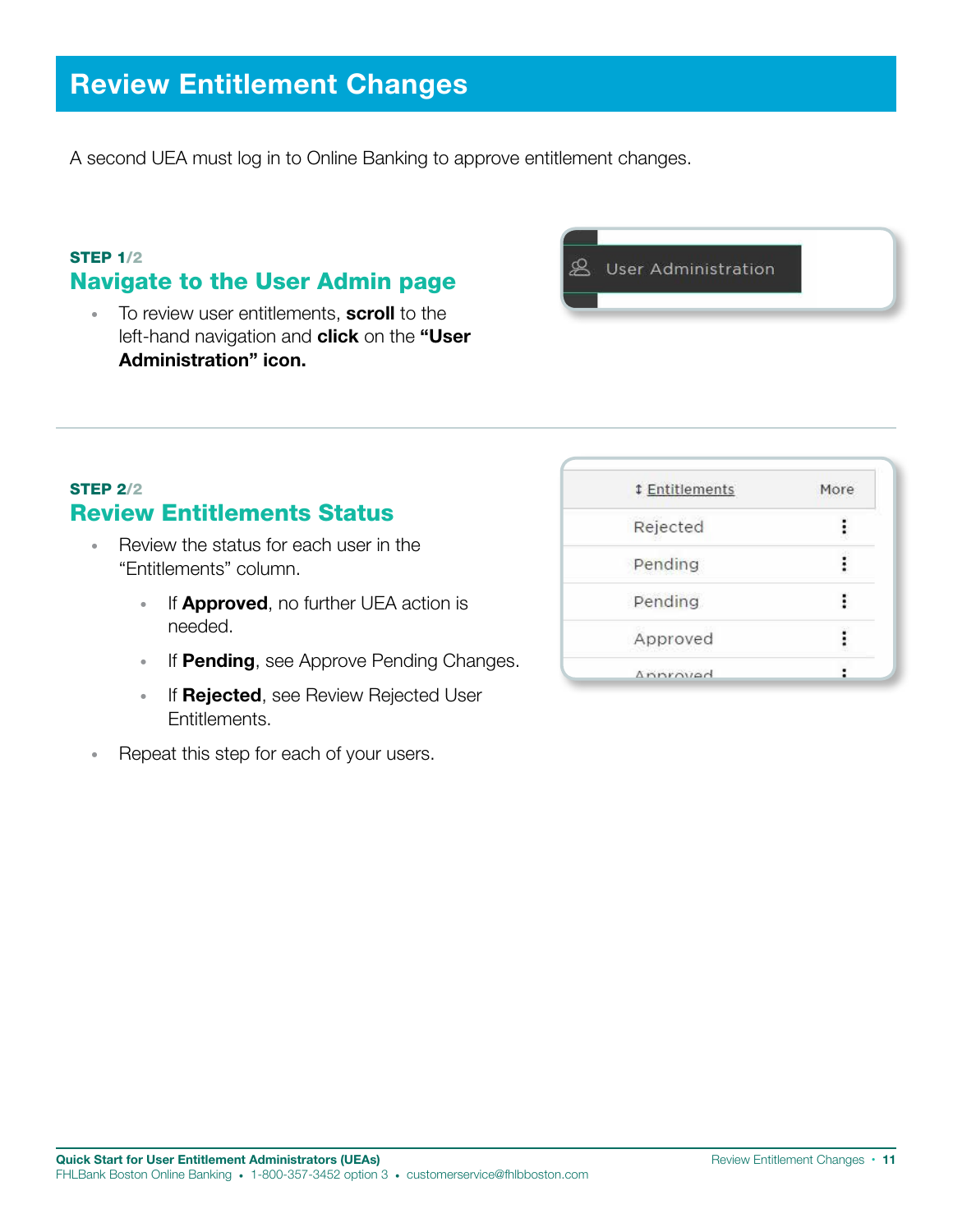#### <span id="page-13-0"></span>STEP 1/2

#### Navigate to a User's Entitlements Page

• For a user with **Pending** entitlements, click on the three dots under the "More" column and select "Entitlements."

| <b>‡ Entitlements</b> |                    | More |
|-----------------------|--------------------|------|
| Pending               |                    |      |
|                       | Pel & Entitlements |      |
|                       | <b>User Status</b> |      |

#### STEP 2/2 Review User Entitlements

- On the user's Entitlements page, verify if the user's entitlement permissions are correct.
	- If the user entitlements are correct, click "Approve."

Note: If the user entitlements are not correct, see [Change User Entitlements.](#page-8-0)

| View <sup>1</sup> | initiate <sup>O</sup> | Approve Own<br>70 H | Approve <sup>0</sup> |
|-------------------|-----------------------|---------------------|----------------------|
|                   |                       |                     |                      |
| m                 | n                     |                     | m                    |
| Ð                 |                       |                     |                      |
| 面                 | ١ū                    |                     |                      |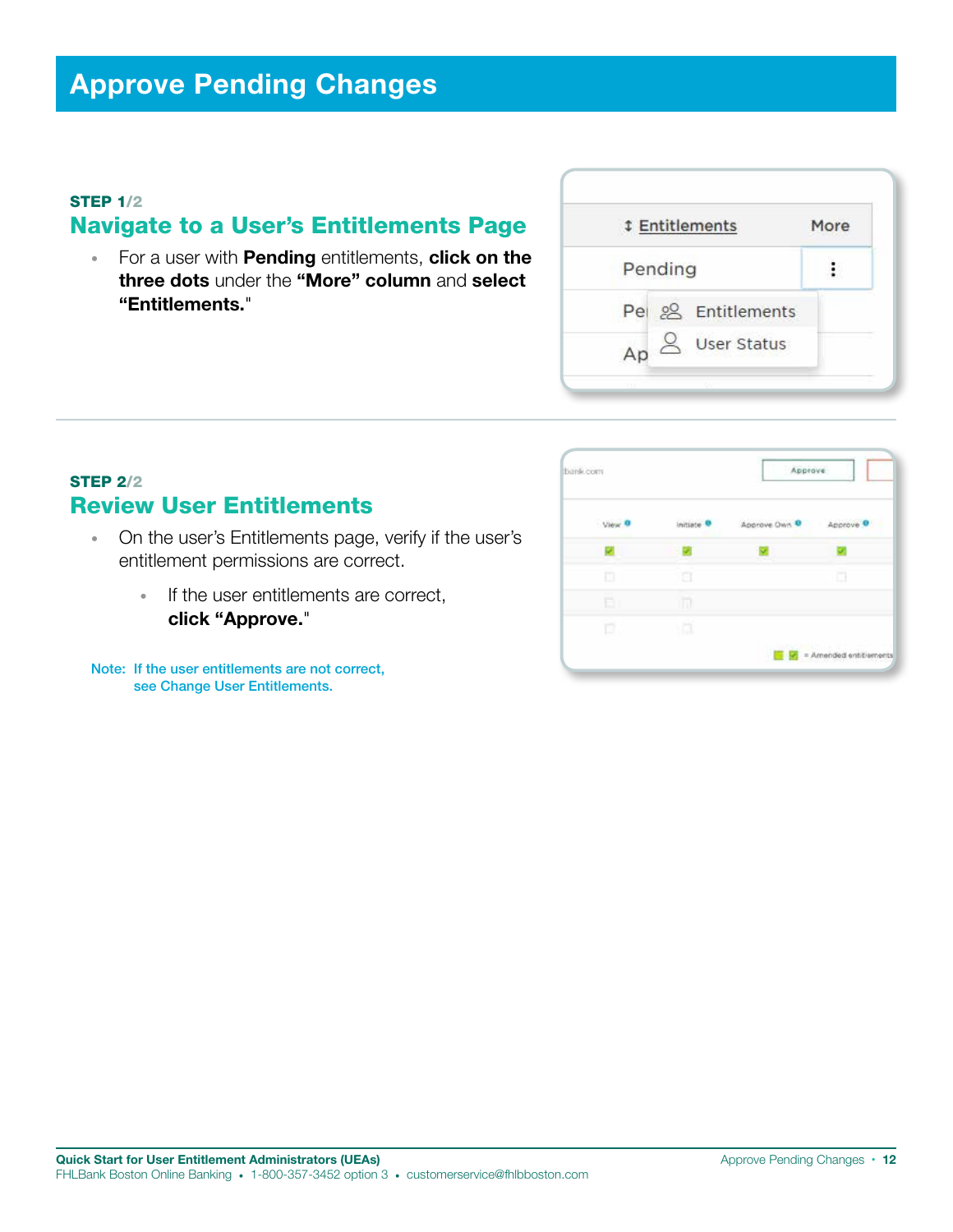#### <span id="page-14-0"></span>STEP 1/3

#### Navigate to a User's Entitlements Page

• For a user with **Rejected** entitlements, **click on** the three dots under the "More" column and select "Entitlements."

|          | <b>↓ Entitlements</b> | More |
|----------|-----------------------|------|
| Rejected |                       |      |
|          | Pendi & Entitlements  |      |
| Appro    | <b>User Status</b>    |      |

#### STEP 2/3 Review Comments

• Review the comments left by another UEA regarding why the user's entitlements were rejected.



Denise should have ALL of the safekeeping entitlements.

#### STEP 3/3 Update Entitlements

• Assign the user entitlements and click "Submit."

Note: Another UEA needs to approve the new user's entitlements.

| initiate <sup>0</sup> | Approve Own | Approve 0 |    |
|-----------------------|-------------|-----------|----|
|                       |             | ᢦ         | v  |
| nim<br>- 13           |             | 江         | n  |
| w                     |             |           | IJ |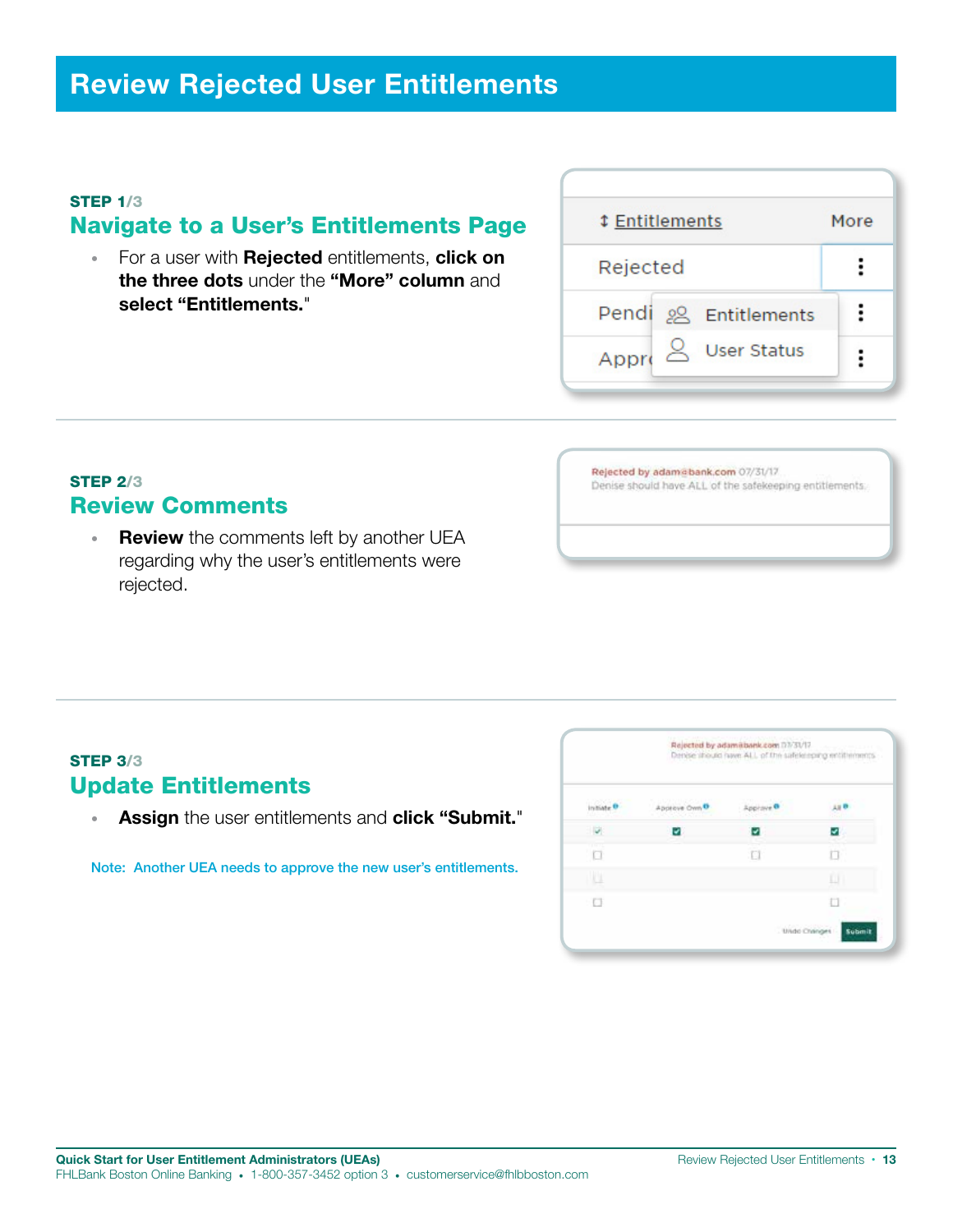#### <span id="page-15-0"></span>STEP 1/5 Forgot Password Link

• If you cannot remember your password to log in to the Online Banking Portal, click on the "Forgot Password" link.



#### **STEP 2/5** Password Reset

• Enter your Username and select to reset your preferred password reset method.

Tip: Your Username is your email address.

**Enter Username** 

first.lastname@email.com

How would you like to reset your password?

**Reset via Voice Call** 

**Reset via Text Message** 

#### **STEP 3/5** Enter Passcode

• After you receive a call or text with the passcode, enter it in the box, and click "Submit."

| Your code has been sent. |               |
|--------------------------|---------------|
| Enter code               |               |
| 960216                   |               |
|                          |               |
| Back                     | <b>Submit</b> |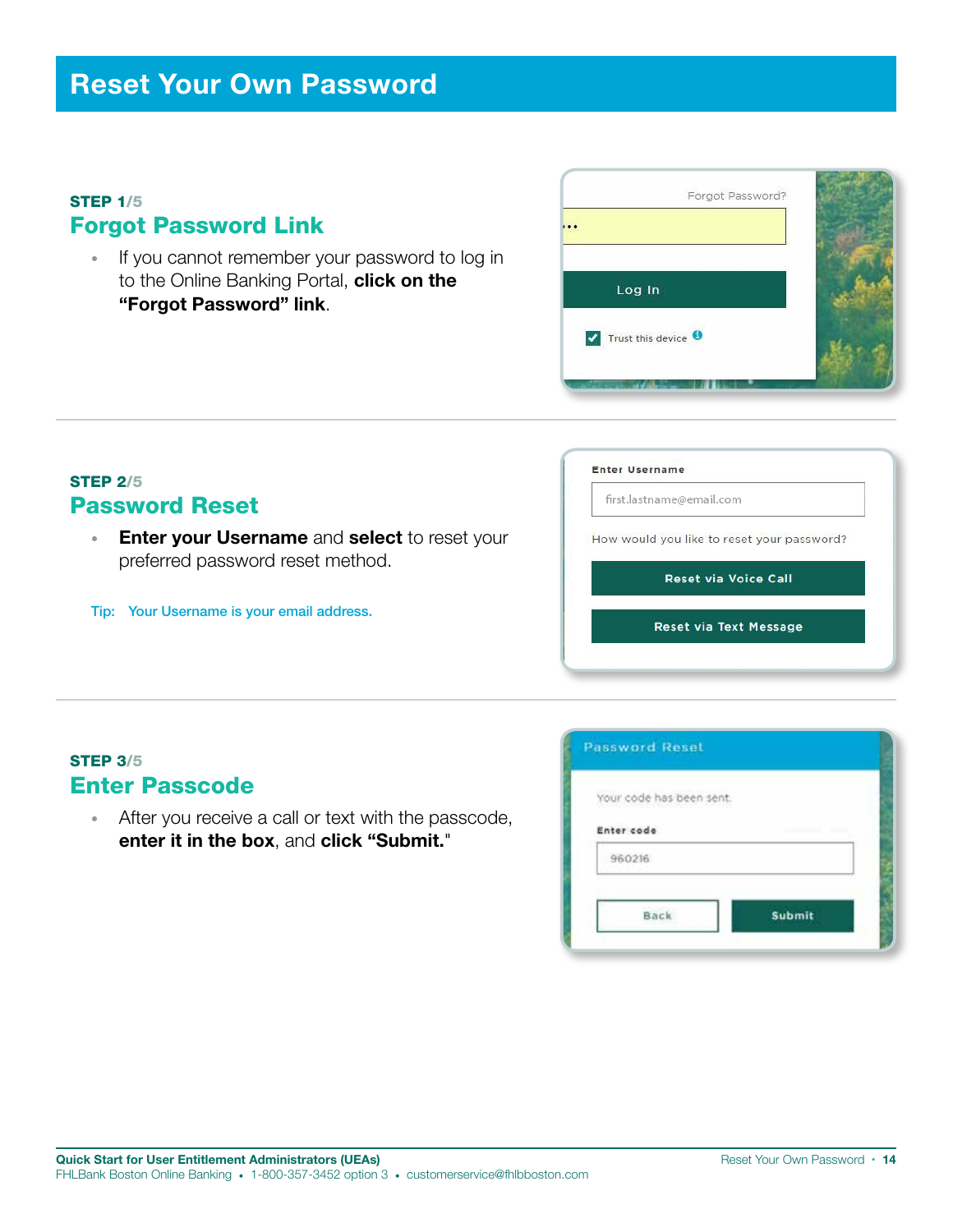## Reset Your Own Password

#### **STEP 4/5**

#### Answer Security Question

• Once your passcode is confirmed, answer your security question and click "Submit."

Passcode confirmed. Please answer your security question:

#### What is your favorite security question?

|        | Show © |
|--------|--------|
|        |        |
|        |        |
|        |        |
| Submit |        |

#### STEP 5/5 Create New Password

- Finally, create and confirm a new password, and click "Submit."
- Note: You will receive a Password Alert email, noting that a new password has been established.

| Confirm your new password                       | Show C |
|-------------------------------------------------|--------|
|                                                 |        |
| Your password be at least 8 characters long and |        |
| must contain the criteria below:                |        |
| · At least one uppercase letter                 |        |
| · At least one lowercase letter                 |        |
| · At least one number                           |        |
| · Cannot match your username                    |        |
| Additional guidelines:                          |        |
| · Cannot match any of your last four passwords  |        |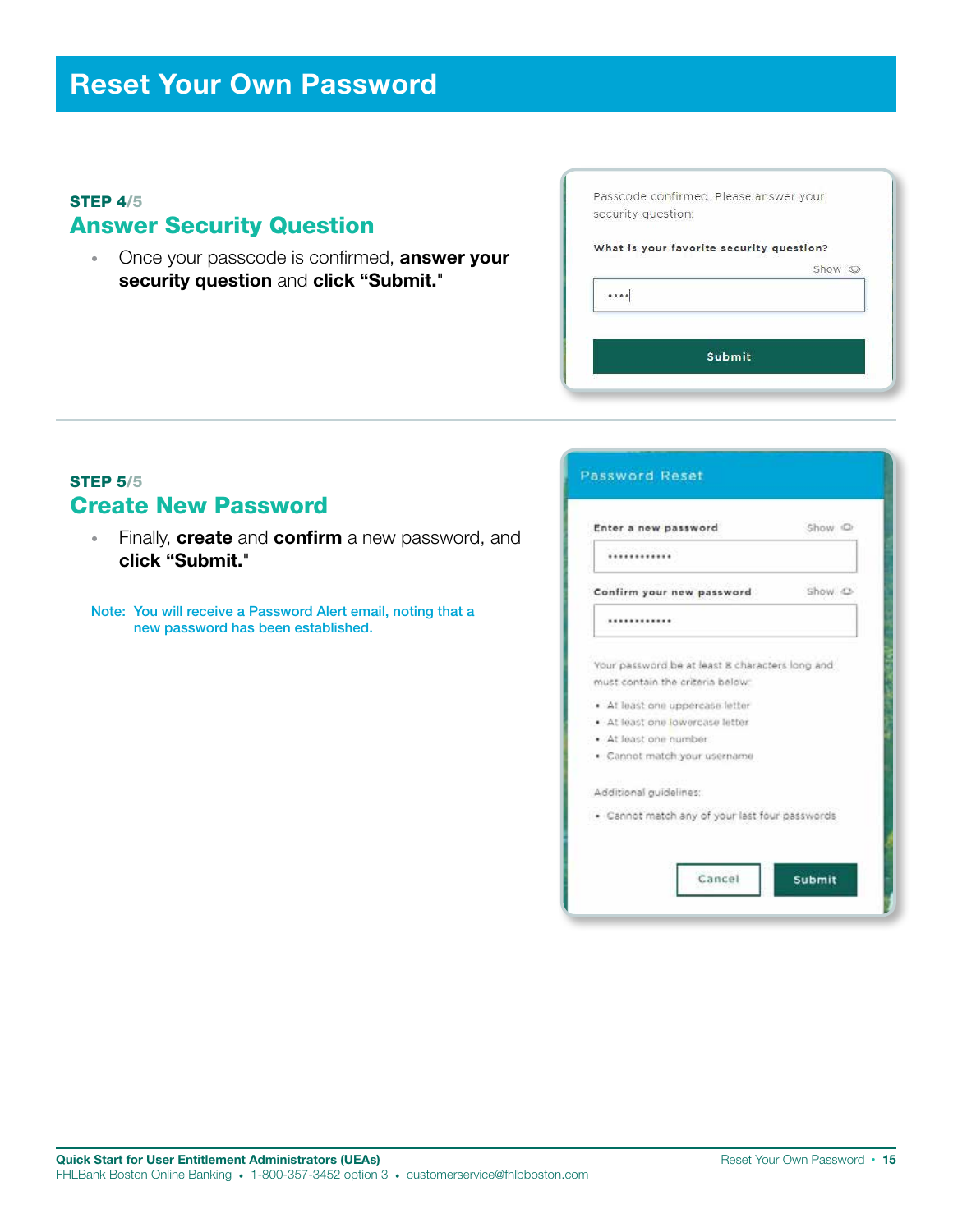## <span id="page-17-0"></span>Reset Your Own Security Question

All users can change their own password security question.

#### STEP 1/5 Navigate to Your Profile Page

• Scroll to the left-hand navigation and click on the "Profile" icon.



| <b>STEP 2/5</b><br><b>Reset Question</b>                                                           | <b>More Actions</b>                                         |
|----------------------------------------------------------------------------------------------------|-------------------------------------------------------------|
| On your Profile page, <b>click</b> on the<br>$\bullet$<br>"Reset Forgot Password Question" button. | <b>Reset Forgot Password Question</b><br><b>Delete User</b> |

#### **STEP 3/5** Choose a New Forgot Password Question

• Select a new question with an answer that is easy for you to remember but difficult for others to guess. After both steps are complete, click "Submit."

|                                                                   | Choose a forgot password question |  |
|-------------------------------------------------------------------|-----------------------------------|--|
| What was the mascot of the first sports team you played $\sqrt{}$ |                                   |  |
|                                                                   |                                   |  |
| 1201-001-021<br>Answer                                            |                                   |  |
| Pirates                                                           |                                   |  |
|                                                                   |                                   |  |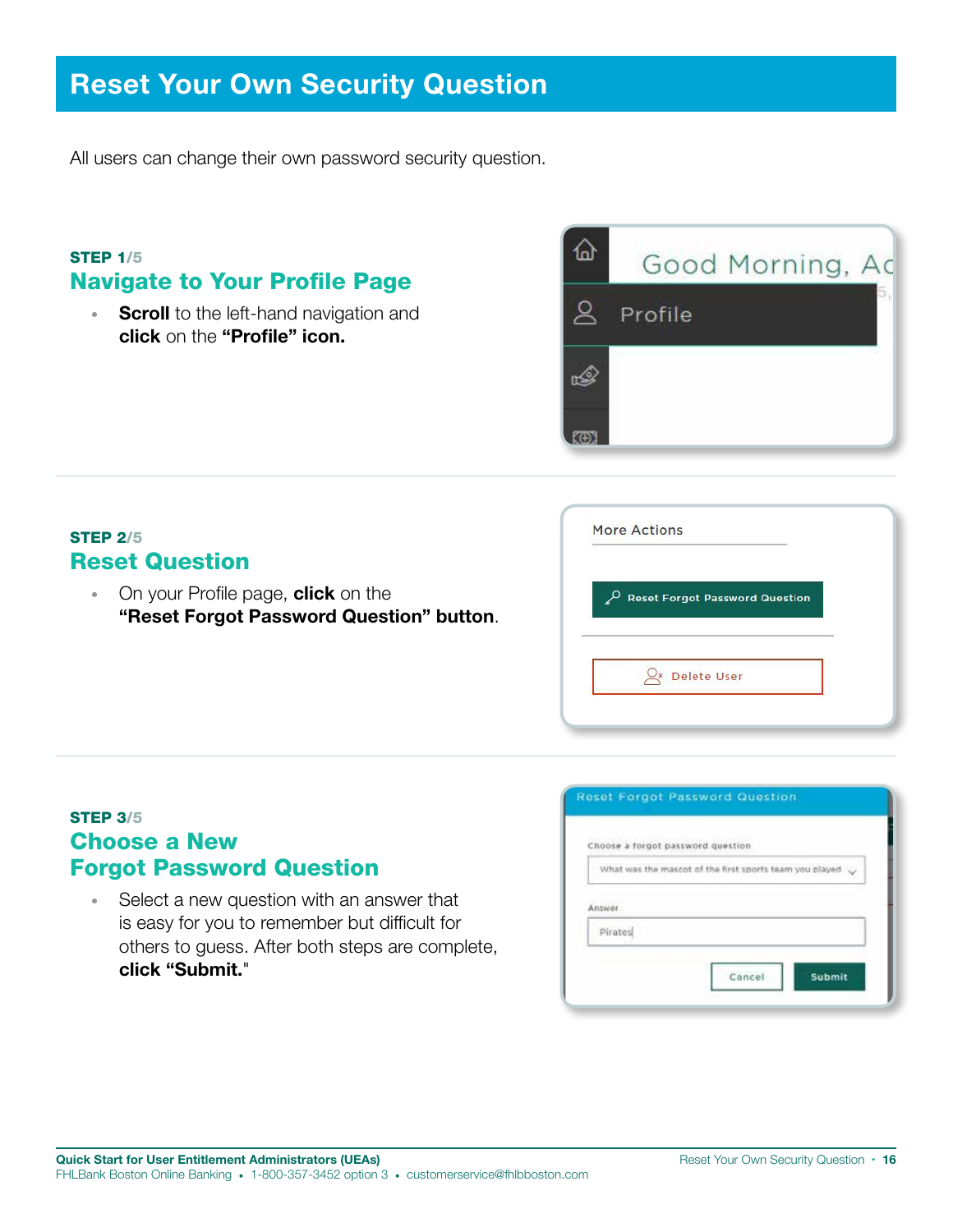## Reset Your Own Security Question

#### STEP 4/5 **Authorize**

• To authorize this change, **select** to receive a passcode via Voice Call or Text Message.

| Authorization                                |
|----------------------------------------------|
| How would you like to receive your passcode? |
| Receive via Voice Call                       |
| Receive via Text Message                     |

#### STEP 5/5 Enter Passcode

• After you receive a call or text with the passcode, enter it in the box, and click "Continue."

| Authorization                |          |
|------------------------------|----------|
| Your passcode has been sent. |          |
| <b>Enter Code</b>            |          |
| 624762                       |          |
|                              |          |
| Back                         | Continue |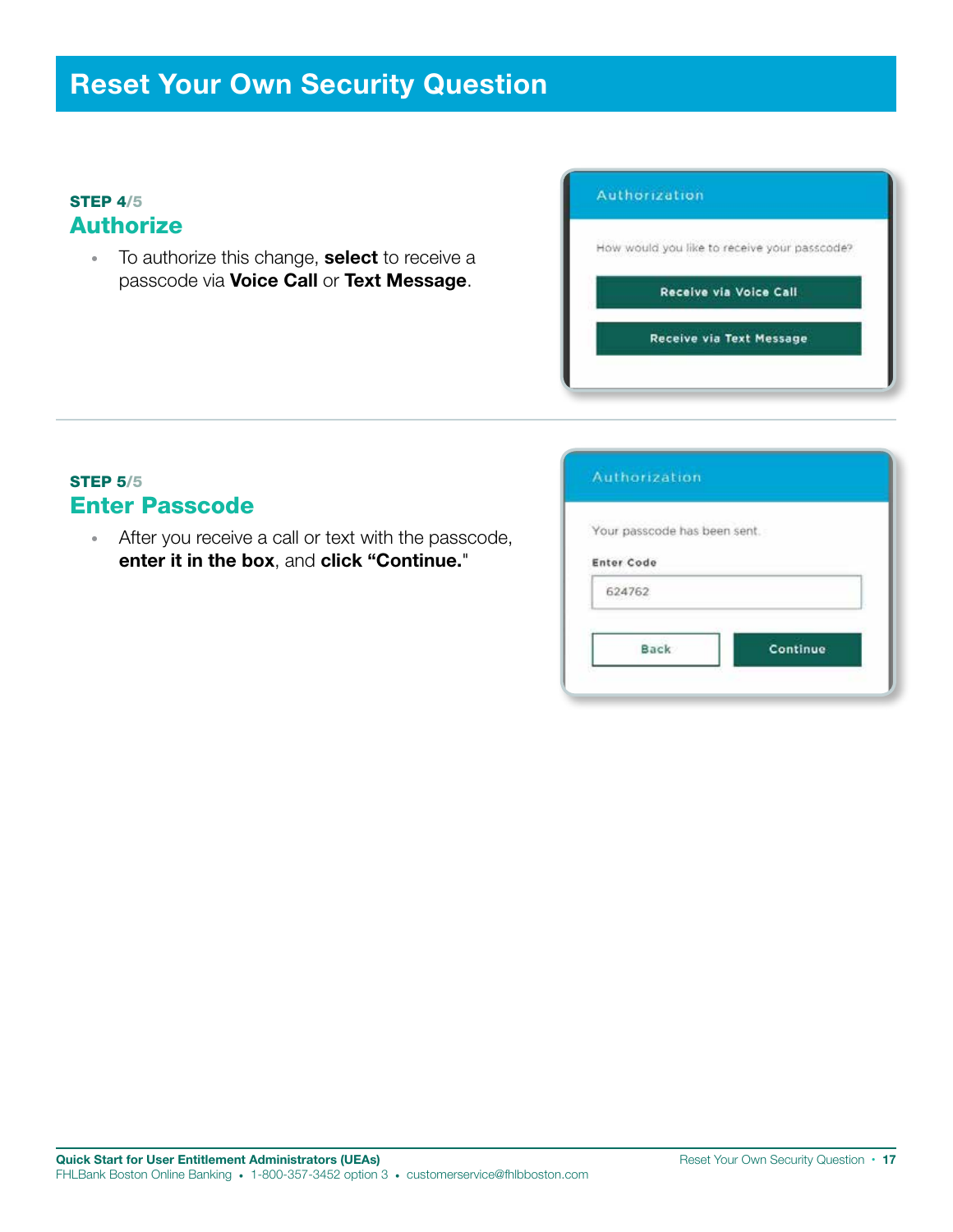## <span id="page-19-0"></span>Change Your Own Phone Number

All users can change their account phone numbers used for multifactor authentication.

Note: UEAs cannot change user phone numbers.

#### **STEP 1/3** Navigate to Your Profile Page

• Scroll to the left-hand navigation and click on the "Profile" icon.



#### STEP 2/3 Select a Phone Number to Update

• Click on the "Update" button under your Voice or Text Message phone number.

| (XXX) XXX-X541              |              |
|-----------------------------|--------------|
|                             | Update<br>ċ, |
|                             |              |
| Phone Number (Text Message) |              |

#### STEP 3/3 Update Phone Number

- Input a phone number for authentication and click "Send Code."
- After you receive a call or text with the passcode, enter it in the box, click "Verify" and click "Submit."

| ū١ | Please input a phone number to be used as the method for Voice<br>Call authentication.          |                             |  |                    |
|----|-------------------------------------------------------------------------------------------------|-----------------------------|--|--------------------|
|    | Select Send Code to receive a voice call and varify your device by<br>inputting the code below. |                             |  |                    |
|    |                                                                                                 | Enter Number for Voice Call |  |                    |
|    | $US \vee$                                                                                       | 6174259572                  |  | <b>Resend Code</b> |
|    | Enter Code                                                                                      |                             |  |                    |
|    | 58186                                                                                           |                             |  | Vollfy             |